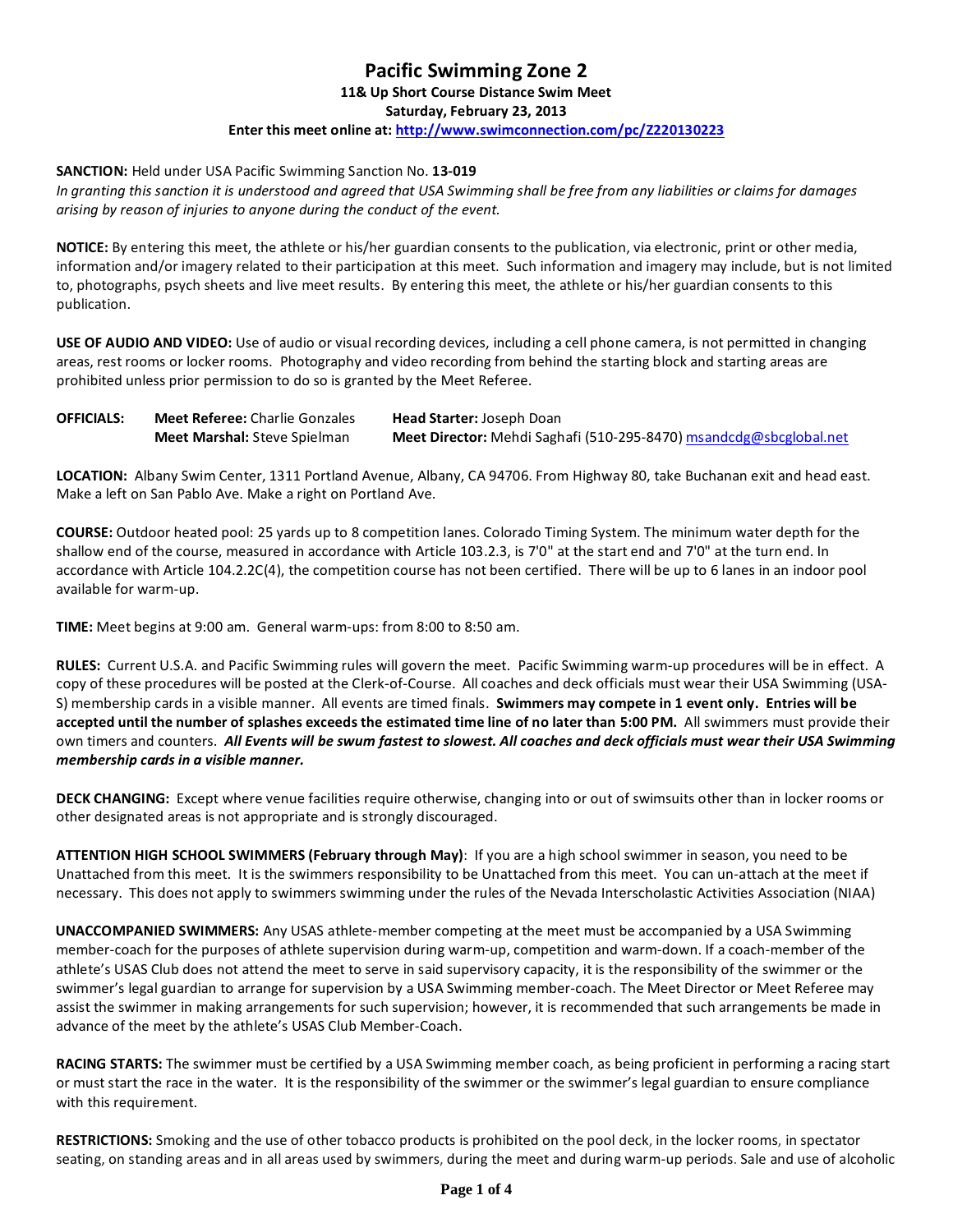beverages is prohibited in all areas of the meet venue. All shelters must be properly secured. No glass containers are allowed in the meet venue. No propane heater is permitted except for snack bar/meet operations. **NO TEAM SETUP ON DECK**. Basketball courts adjacent to the pool are available for team and awning setup.

**ELIGIBILITY:** All swimmers must have a current USA-S Registration Card and must enter the number on their entry cards. Swimmers who enter as "pending" or "applied for" must be prepared to present their current card or register before being allowed to check in, unless the Meet Director determines that they are validly pending. Swimmers registering at the meet must pay a \$10.00 surcharge in addition to the current registration fees. Duplicate registrations will be refunded by mail. No Time" entries will NOT be accepted. Swimmers who have not swum the event previously should consult with their coaches and enter a coach's time for the event. Disabled swimmers are welcome to attend this meet and should contact the Meet Director or Meet Referee regarding special accommodations on entry times and seeding per Pacific Swimming policy.

**SPECIAL CHECK-IN RULES:** The meet will be deck seeded. Swimmers must check in at the Clerk of the Course 30 minutes before their group's "estimated start time". At the close of entries an estimated timeline will be posted on the Zone 2 Web site. Swimmers will be grouped by time (fastest to slowest) into an "estimated start time", with a close of check-in time posted that is 30 minutes before the "estimated start time" posted for that group". Each group's actual start time will be no earlier than the listed "estimated start time" for that group. (Ex. "Event 1 Group 2: entry times 23:00.00 to 26:59.99, check in close at 9:30 AM estimated start time 10:00 AM." This means a girl with an entry time of 24:30.53 will be in Group 2, must check-in by 9:30 AM and can expect to swim no earlier than 10:00 AM).

**ENTRY PRIORITY:** Zone 2 entries postmarked or entered online by 11:59 p.m. on February 3<sup>rd</sup>, 2013 will be given priority acceptance. All entries from Zone 2, all other Pacific LSC Zones and other LSCs, either postmarked, entered online, or hand delivered by the entry deadline will be considered in the order that they were received.

**ENTRIES: Option 1 – Online Meet Entries:** (The deadline for all online meet entries is Wednesday, February 13, 2013 at midnight.) Using your browser, go to: **<http://www.swimconnection.com/pc/Z220130223>** Follow entry instructions:

- a. Enter all swimmers
- b. Make online credit card payment for meet entries at the secure site
- c. You will receive confirmation of acceptance into the meet at time of payment. This confirmation should be brought to the meet as proof of entry.
- Note: Entering the meet online is completely voluntary and is in no way required or expected in order to enter the meet. Swim Connection LLC charges a processing fee for this service of \$1.00 per swimmer plus 5% of the Entry Fees. The processing fee is a separate fee from the entry fees.

**Option 2 – Surface Mail Entries:** Individual Consolidated Entry Cards must be completely filled out, including best short course yard time for the event. **Entered times must be submitted in YARDS**. **'No time' entries will not be accepted**. Entries must be postmarked by midnight Monday, January 16, 2012 or hand delivered by 8:00 p.m. on Wednesday, February 13, 2013 to 521 Talbot Ave, Albany, CA,94706. No late entries will be accepted. **No refunds will be made**. Enclose an addressed stamped postcard if you wish to confirm entry.

**ENTRY FEES:** \$2.75 per event and a \$8.00 participation fee per swimmer to cover meet expenses. Make checks payable to "**Albany Armada Aquatics**"

Mail entries to: **Zone 2 Meet Entries, 521 Talbot Ave, Albany, CA, 94706**

**AWARDS: No Awards**

**ADMISSION:** FREE. No meet program will be available.

**HOSPITALITY: There will be no snack bar.** Lunch & beverages will be served to deck officials only.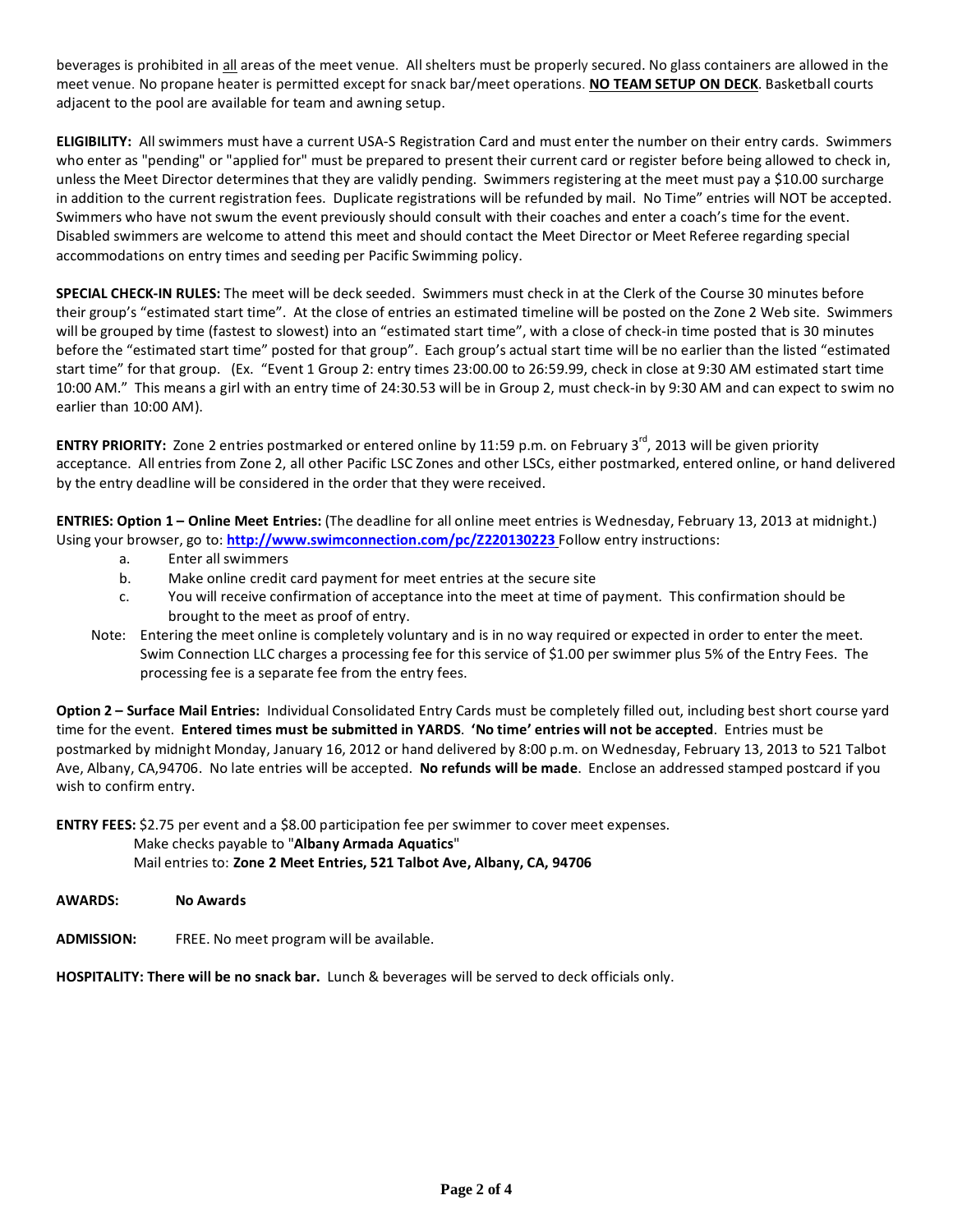**MINIMUM OFFICIALS RULE:** The Meet Referee shall conduct an inventory of Officials and shall compare the number of swimmers entered against the number of Officials that worked representing each team per day of the meet. Those teams who have not provided sufficient Officials in a day of the meet, in accordance with the table below, will be fined \$100 per missing Official per day.

| # of swimmers entered in | # of trained and carded |
|--------------------------|-------------------------|
| meet per team per day    | officials required      |
| $1 - 10$                 |                         |
| $11 - 25$                |                         |
| $6 - 50$                 | 2                       |
| $51 - 75$                | 3                       |
| 76-100                   |                         |
| 101 or more              |                         |
|                          |                         |

## **EVENT SUMMARY**

| 11-12     | 13-14     | 15-18     |
|-----------|-----------|-----------|
| 1650 Free | 1650 Free | 1650 Free |
| 1000 Free | 1000 Free | 1000 Free |

**EVENTS SATURDAY, FEBRUARY 23, 2013**

| <b>Girls Event #</b>                                                                   | Age Group | <b>Stroke &amp; Distance</b> | <b>Boys Event #</b> |  |  |  |
|----------------------------------------------------------------------------------------|-----------|------------------------------|---------------------|--|--|--|
|                                                                                        | 11 & Up   | 1650 Free                    |                     |  |  |  |
|                                                                                        | 11 & Up   | 1000 Free                    |                     |  |  |  |
| All events seeded fastest to slowest., swimmers must provide own lap counter and timer |           |                              |                     |  |  |  |